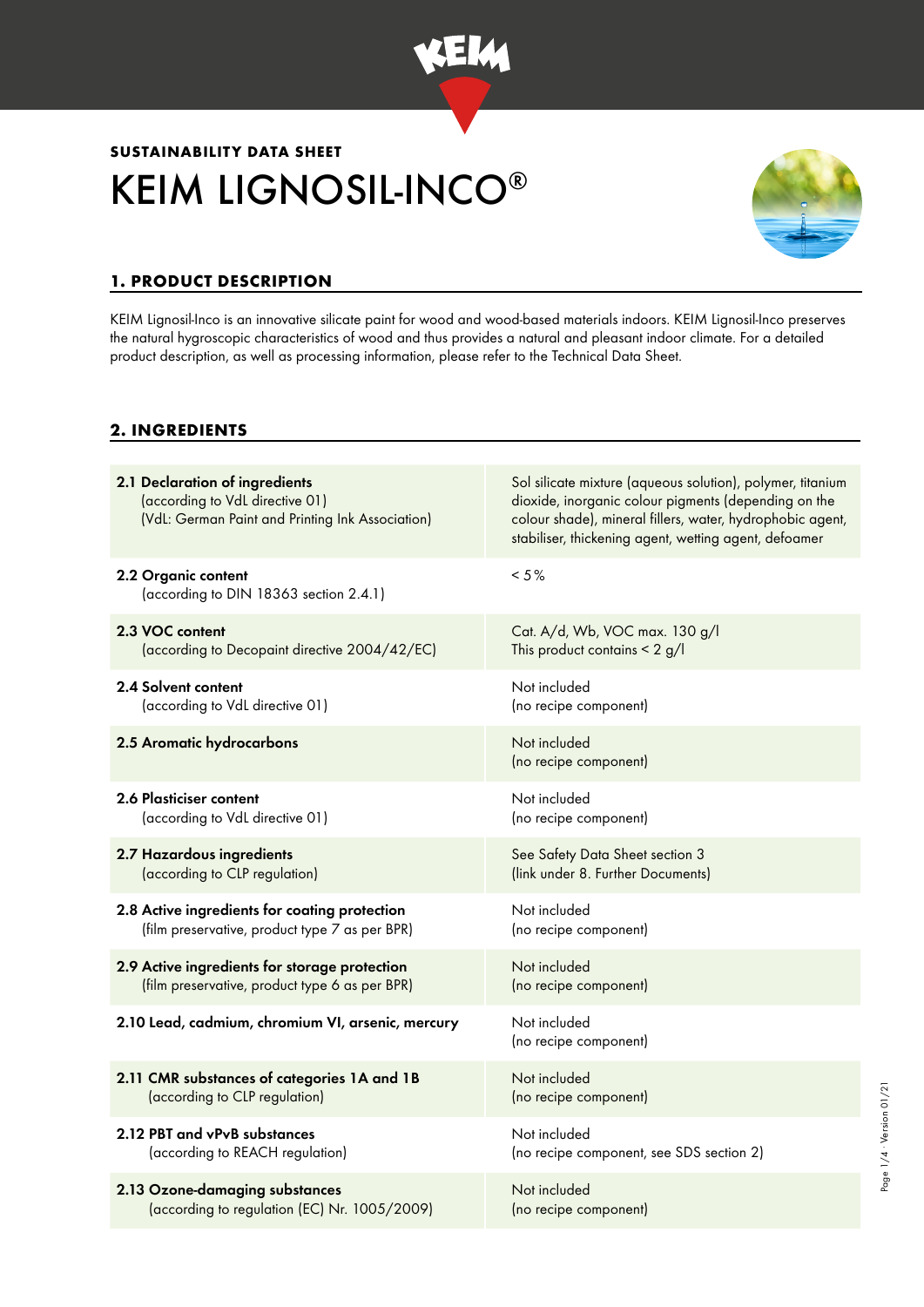| 2.14 Formaldehyde/formaldehyde depot substances<br>(emission test chamber)                                                                          | Not specified                                                         |
|-----------------------------------------------------------------------------------------------------------------------------------------------------|-----------------------------------------------------------------------|
| 2.15 Compliance with the limitation of emissions<br>of the titanium dioxide industry (according to<br>directive 92/112/EEC or directive 2010/75/EU) | Yes                                                                   |
| 2.16 Halogenated organic compounds                                                                                                                  | See Safety Data Sheet section 12<br>(link under 8. Further Documents) |

## **3. TEST REPORTS / EXPERT REPORTS / CERTIFICATIONS / LOGOS**

| 3.1 Test reports                                                                                            | On request        |  |
|-------------------------------------------------------------------------------------------------------------|-------------------|--|
| 3.2 Export reports                                                                                          | On request        |  |
| 3.3 Product code / GISCODE                                                                                  | BSW <sub>10</sub> |  |
| 3.4 Certifications / Logos                                                                                  |                   |  |
| EMISSIONS DANS L'AIR INTÉRIEUR <sup>®</sup><br><b>SENTINEL HAUS</b><br>100%<br>Ökostrom<br>INSTITUT<br>$A+$ |                   |  |

## **4. INFORMATION FOR BUILDING CERTIFICATION AS PER DGNB\***

| 4.1 Product group<br>(ENV 1.2)                                             | Coatings on non-mineral substrates: metals, wood,<br>plastics.                                                        |
|----------------------------------------------------------------------------|-----------------------------------------------------------------------------------------------------------------------|
| 4.2 VOC content<br>(according to directive 2004/42/EC)                     | $< 2$ g/l                                                                                                             |
| 4.3 Dilutability with water<br>(according to directive 2004/42/EC)         | Yes                                                                                                                   |
| 4.4 Product-specific life cycle assessment values<br>(ENV 1.1 and ENV 2.1) | Not specified                                                                                                         |
| <b>4.5 Quality level</b><br>(ENV 1.2)                                      | Coatings on non-mineral substrates: Complies with<br>quality level 3 - VOC ≤ 100 g/l according to VdL<br>directive 01 |
| 4.6 Product-specific life cycle<br>(ECO 1.1)                               | 18 Years (according to BNB: National rating system<br>for sustainable building)                                       |
| 4.7 Safety and risks of failure<br>(SOC 1.7)                               | No negative impact, since no halogens are present                                                                     |
| 4.8 Cleaning instruction<br>(PRO 1.5, PRO 2.2)                             | See Technical Data Sheet<br>(link under 8. Further Documents)                                                         |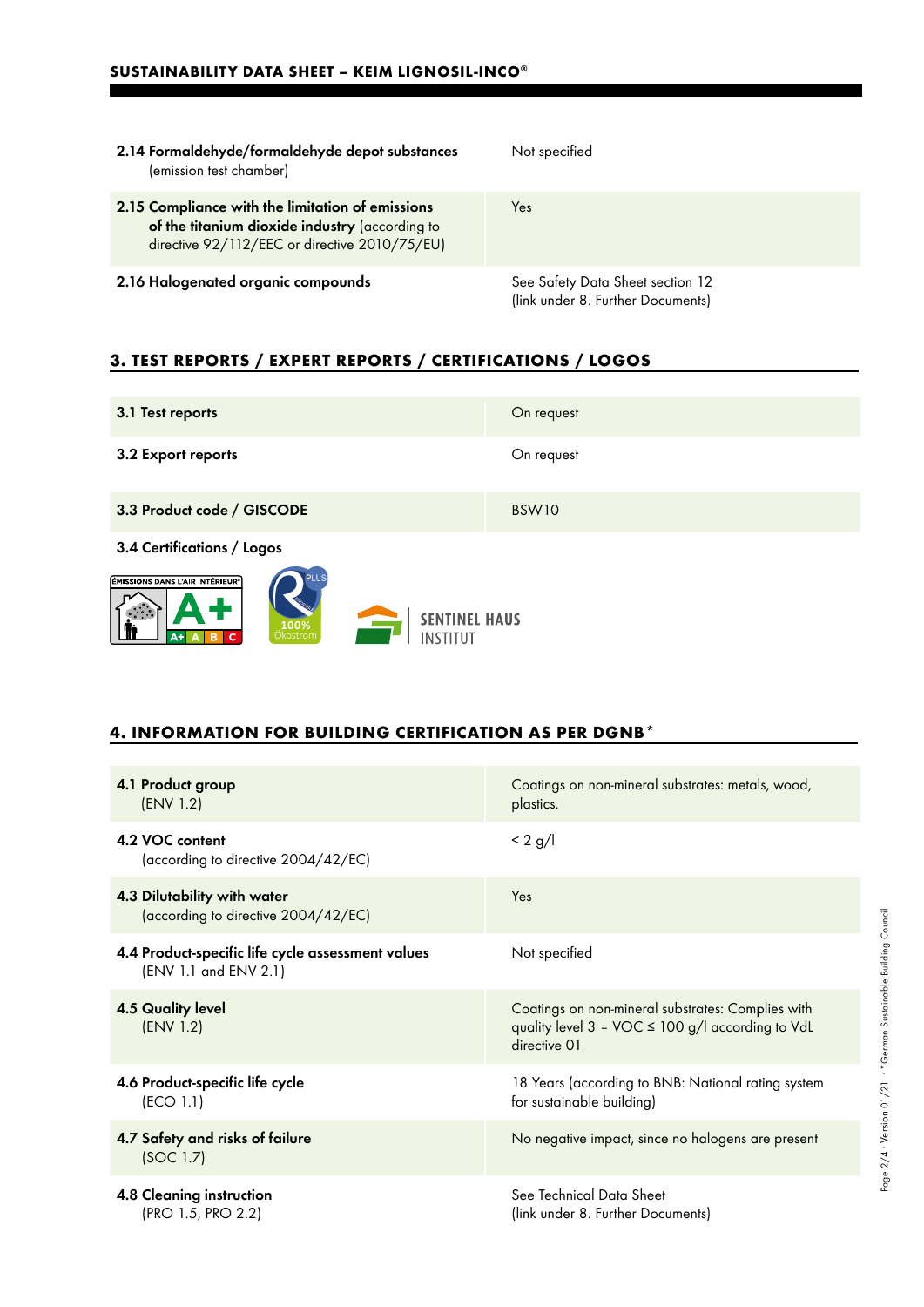## **5. INFORMATION ON SUITABILITY ACCORDING TO LEED 2009**

| 5.1 Product group<br>[EQ4.2]                                                                                | <b>Flat Topcoat</b>                           |  |  |
|-------------------------------------------------------------------------------------------------------------|-----------------------------------------------|--|--|
| <b>5.2 VOC</b><br>(as per SCAQMD Rule 1113, Architectural Coatings,<br>rules in effect on February 5, 2016) | $< 2$ g/l (limit value $< 275$ g/l)           |  |  |
| 5.3 VOC limit fulfilled                                                                                     | Yes                                           |  |  |
| 5.4 Recycling rate<br>(from post-consumer sources) (MR4)                                                    | 0%                                            |  |  |
| 5.5 Recycling rate<br>(from production-relevant sources) (MR4)                                              | 0%                                            |  |  |
| 5.6 Fast renewable raw materials<br>(MR <sub>6</sub> )                                                      | 0%                                            |  |  |
| 5.7 Regional materials<br>(MR <sub>5</sub> )                                                                | Not specified                                 |  |  |
| 5.8 Production site<br>(MR <sub>5</sub> )                                                                   | Keimfarben GmbH, Keimstraße 16, 86420 Diedorf |  |  |

#### **6. MANAGEMENT SYSTEMS AND CORPORATE CERTIFICATIONS**

|  |  |  | 6.1 Quality and environmental management |  |
|--|--|--|------------------------------------------|--|
|--|--|--|------------------------------------------|--|

The manufacturing /marketing company is certified according to:

- DIN EN ISO 9001
- DIN EN ISO 14001
- Energy audit according to DIN EN 16247-1

#### **7. SAFETY INSTRUCTIONS**

7.1 See Safety Data Sheet (link under 8. Further Documents)